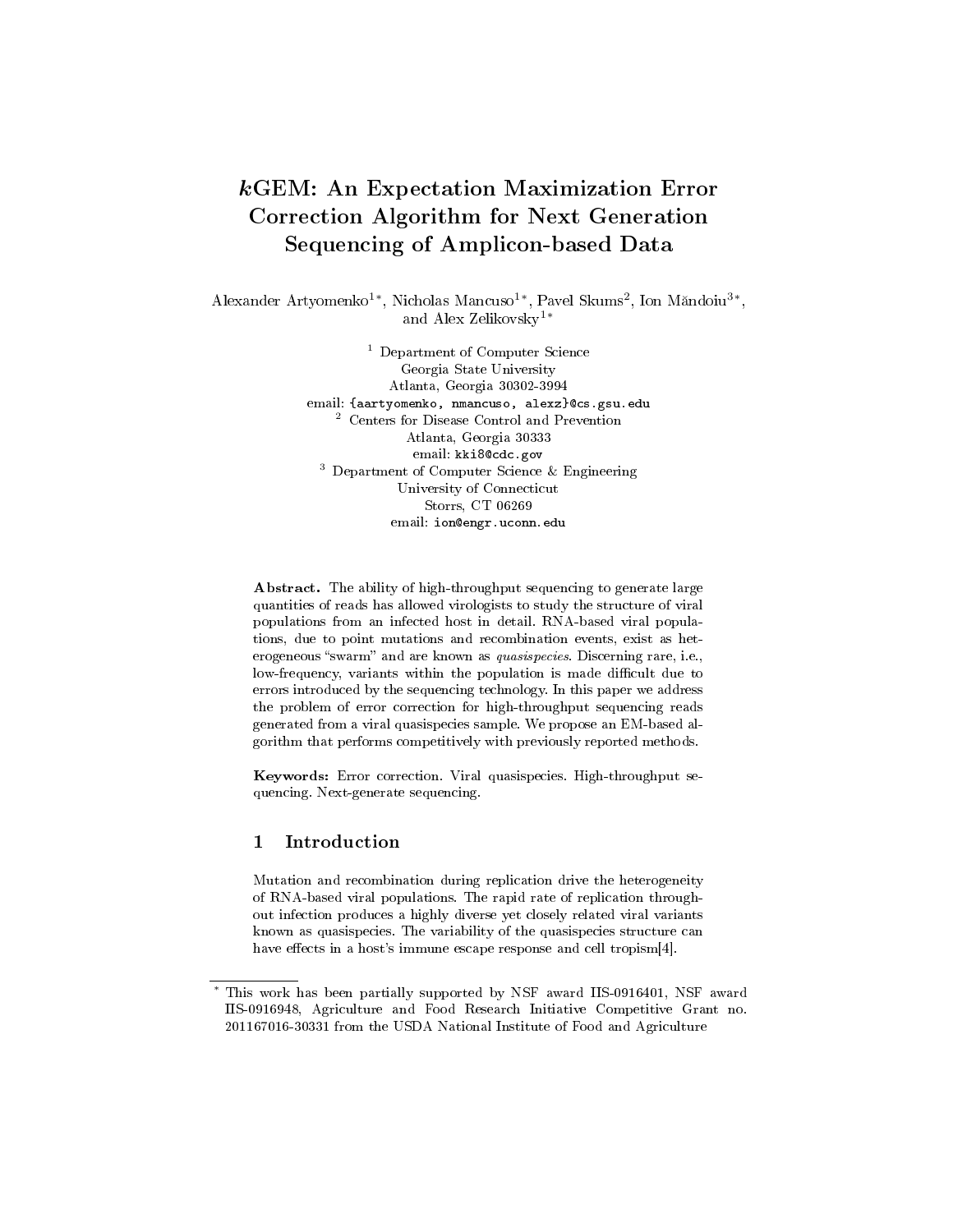Next-generation sequencing offers unprecedented level of sequencing depth and coverage. By exploiting this massive availability of genetic data, the quasispecies structure may be inspected directly. While the technology is capable of generating large amounts of data, it is not without flaws. Reads (i.e., examined sequence fragments) may contain base-call errors as well as homopolymer errors. A base-call error is the result of a nucleotide being miscalled by the machine. That is, instead of the actual nucleotide being reported a substitute nucleotide was called. This includes the possibility of insertions and deletions. Homopolymer errors are the result of the sequencing machine's inability to accurately interpret the signals generated from nucleotide incorporation during synthesis. As longer identical nucleotide subsequences are synthesized by the machine, the signal (typically either light or voltage-based) increases in a non-linear fashion. This results in either over or under-estimating the abundance of a specific nucleotide. A naive error correction method may drop all low frequency reads as it may be suspected they are the end product of errors in the sequencing technology. However, there exist low-frequency viral variants in the population. Distinguishing rare variants from errors remains a dif ficult and challenging aspect of viral quasispecies reconstruction.

Several approaches for error correction already exist. KEC is  $k$ -mer (i.e., substrings of fixed length k) based error correction algorithm [5]. Its approach is based on analyzing frequencies and compositions of k-mers for detecting regions with errors. ShoRAH uses a mixture method approach. A non-parametric Bayesian model is used to cluster reads[8]. QuasiRecomb is another approach utilizing a "jumping" Markov model that incorporates the possibility for recombinant viral progeny[9].

The paper is organized as follows. Section 2 describes the proposed methods and model for correcting errors. Section 3 discusses the experimental results and validation of the method. Finally in section 4 we conclude the paper with possible future improvements and implementation details.

#### 2 Methods

We refer to an *extended* reference as the final consensus from an iterative sequence alignment. The extended reference may contain insertions due to deletions in reads, which we denote as  $d$ . Let a genotype  $G_i$  be a matrix where each column corresponds to a position on the extended reference and each entry of the column stores frequency of the corresponding nucleotide  $\{a, c, t, g, d\}$ .

Formally, given a set of reads R emitted by a population P and  $k \in \mathbb{N}$ , a k-genotype  $G^k = G^k(P)$  of the population P is a set  $G^k = \{G_1, \ldots, G_k\}$ of k distinct genotypes that most likely emitted  $R$ :

$$
G^k = \underset{H^k, |H^k| \le k}{\arg \max} \Pr(R|H^k).
$$

Note that if  $|P| = k$ , then finding k-genotype is equivalent to reconstruction of the original haplotypes in  $P$ . Thus the problem of finding correct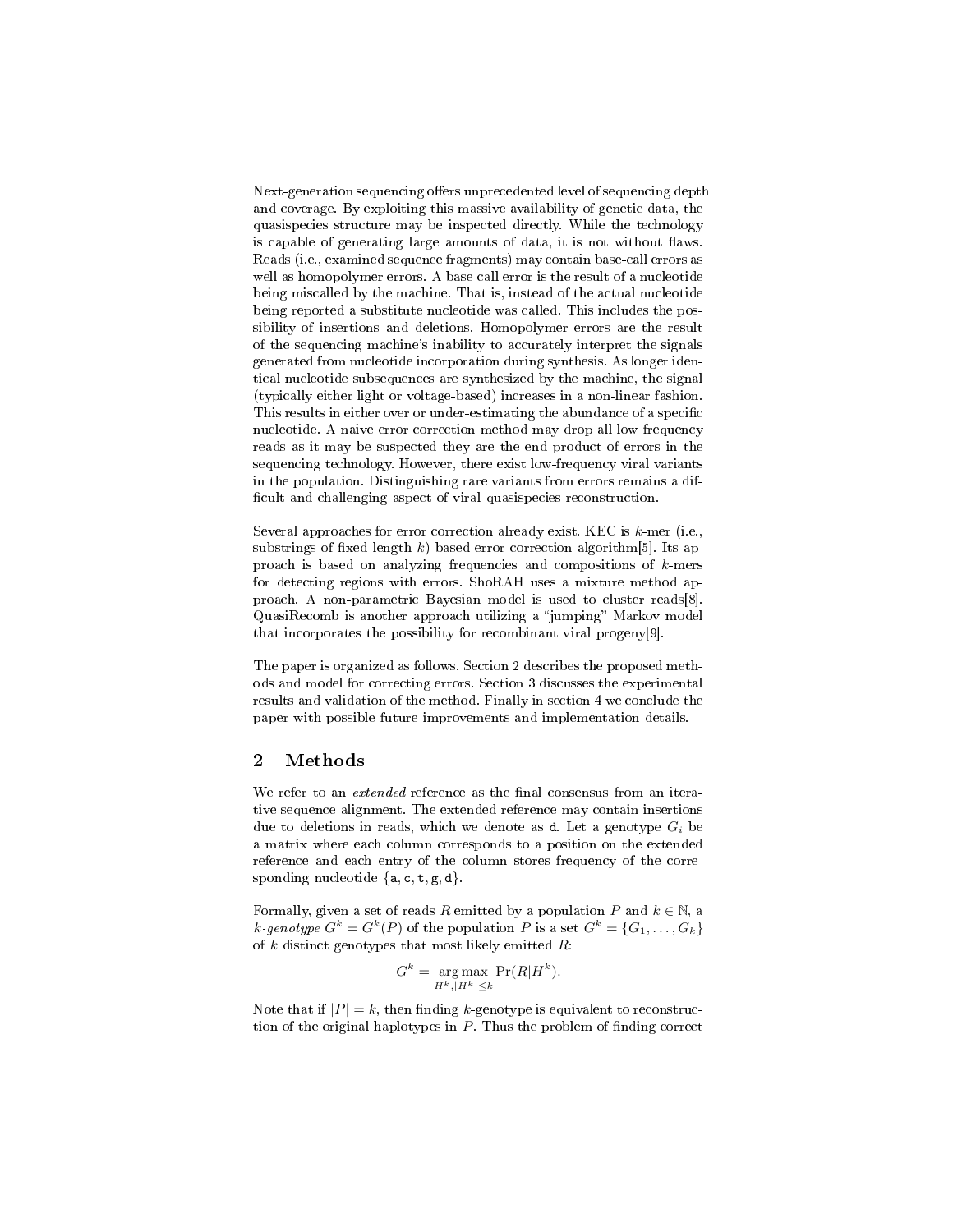viral amplicons can be reduced to the following.

Population  $k$ -Genotype Reconstruction Problem. Given a set  $R$  of single amplicon reads emitted by haplotype population  $P$ , find a  $k$ -genotype  $G^k$  for the population P.

**Population**  $k$ -genotype EM ( $k$ GEM). We initialize the algorithm by the following procedure. Let  $A = \{a, c, g, t, d\}$  and select uniformly and independently at random  $n$  reads from  $R$ . For each sampled read s denote its mth allele by  $s_m$  and let  $f_{i,m}(e)$  denote the frequency of allele e in the mth position of  $G_i$ . We assume that enumeration of alleles in s is the same as in the extended reference. Compute the initial allele frequencies given by,

$$
f_{i,m}(e) = \begin{cases} 1 - 4\varepsilon & \text{if } s_m = e \\ \varepsilon & \text{otherwise,} \end{cases}
$$

where  $\varepsilon > 0$  is the probability of error. We denote genotype  $G_i$  in iteration t as  $G_i^{(t)}$  and similarly for some frequency  $f_i$ . The algorithm then performs the following four steps in each iteration:

- 1. Estimate Read Emission Probability.
	- Estimate the probability  $h_{i,r}$  that the *i*th genotype  $G_i$  has emitted aligned read  $r$  given by,

$$
h_{i,r} = \prod_{m = start(r)}^{end(r)} \frac{f_{i,m}(r_m)}{\sum_{e \in A} f_{i,m}^2(e)},
$$
\n(1)

where start( $r$ ) and end( $r$ ) refer to the beginning and ending positions of read  $r$  in the extended reference.

- 2. Estimate  $k$ -Genotype Frequencies via EM[2].
	- We initialize frequencies of every  $G_i$  uniformly as  $\frac{1}{k}$ . Each iteration  $\tau$  of the EM algorithm consists of the following two steps:
	- (a) E-Step: Compute the expected number of reads  $e_{i,r}$  emitted from the *i*th genotype  $G_i$  that match read r given by,

$$
e_{i,r} = o_r \cdot p_{i,r} \tag{2}
$$

$$
p_{i,r} = \frac{f_i^{(\tau)} \cdot h_{i,r}}{\sum_{i'=1}^k f_{i'}^{(\tau)} \cdot h_{i',r}},\tag{3}
$$

where  $f_i$  is the frequency of  $G_i$  and  $o_r$  is the observed frequency of r.

(b) M-Step: Estimate the frequency  $f_i^{(\tau+1)}$  of each  $G_i^{(t)}$  as the portion of all reads emitted by  $G_i^{(t)}$  as follows:

$$
f_i^{(\tau+1)} = \frac{\sum_{r \in R} e_{i,r}}{\sum_{i'=1}^k \sum_{r \in R} e_{i',r}}
$$
(4)

Repeat steps (2)-(4) until the squared deviation

$$
\sum_{i=1}^{k} (f_i^{(\tau)} - f_i^{(\tau+1)})^2
$$

falls below the pre-specified accuracy  $\delta > 0$  for each  $i = 1, \ldots, k$ .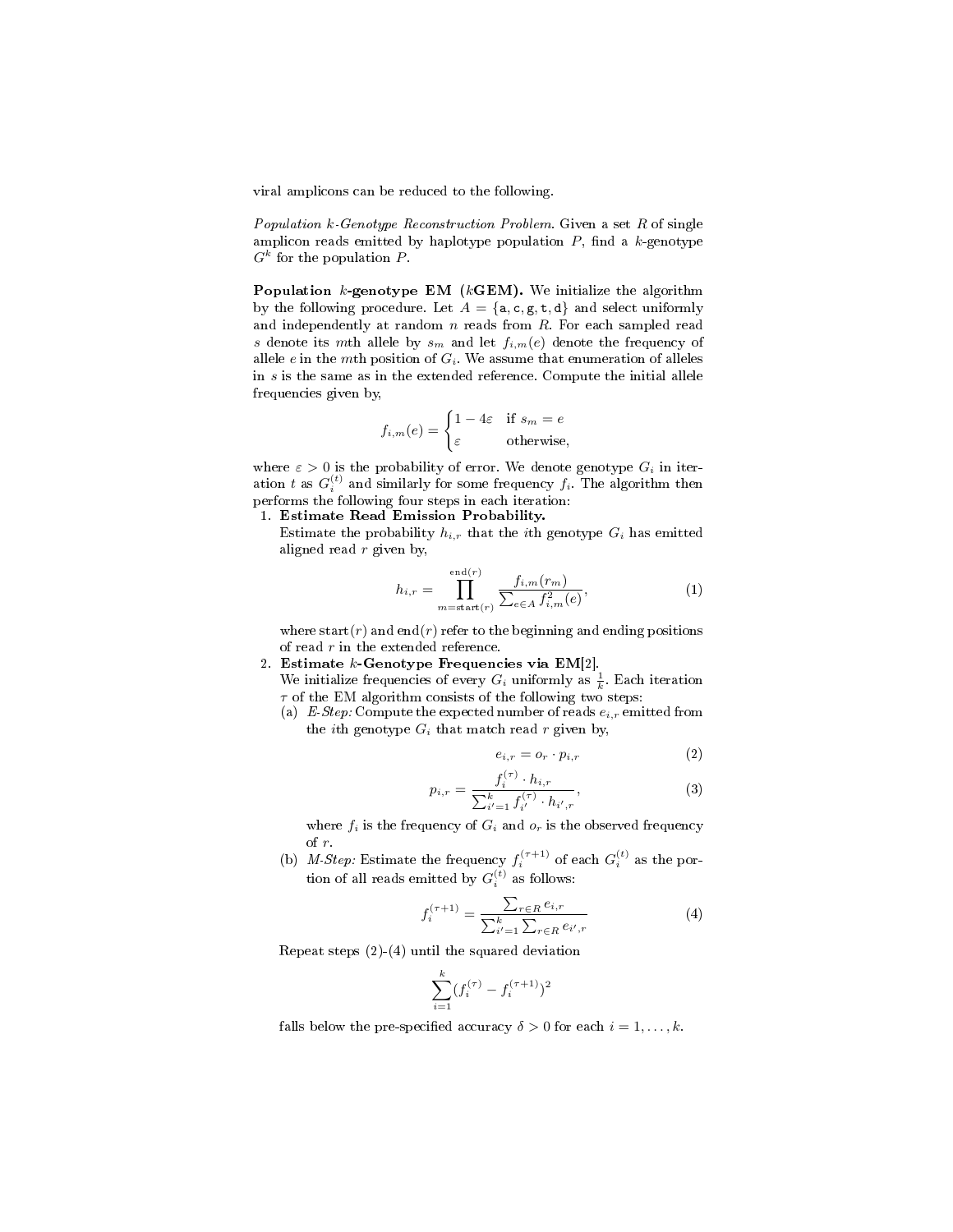#### 3. Estimate Allele Frequencies.

Compute the normalized frequency  $f_{i,m}(e)$  of each allele  $e \in A$  in the mth position of  $G_i^{(t+1)}$  as follows:

$$
f_{i,m}(e) = \frac{\sum_{r \in R: r_m = e} p_{i,r}}{\sum_{r \in R: begin(r) \le m \le end(r)} p_{i,r}}
$$
(5)

#### 4. Round Allele Frequencies.

Round allele frequencies according to the following rules:

$$
f_{i,m}(e) = \begin{cases} 1 - 4\varepsilon & \text{if } e = \arg \max_{e' \in A} f_{i,m}(e') \\ \varepsilon & \text{otherwise} \end{cases}
$$
(6)

Repeat steps (1)-(6) until the distance  $||G_i^{(t)}, G_i^{(t+1)}||$  falls below the pre-specified accuracy  $\delta > 0$  for each  $i = 1, \ldots, k$ . Collapse duplicates and drop rare genotypes (i.e., frequency  $f_i$  below specified threshold) upon completion. If the total number of genotypes in the population has changed repeat the entire procedure; otherwise, report the current set  $G^k$ .

### 3 Results

Using a sample of 44 HCV clones from [7], 20 simulated data sets were generated with Grinder version 0.5[1]. Each dataset consisted of 100,000 total reads from a random sample of 10 variants and was categorized by its error model and generated population distribution. All datasets contained mutation-based errors (i.e., substitution, insertion, and deletion) which were distributed uniformly throughout a given read at a rate of 0.1 percent. In addition, 10 datasets contained homopolymer errors distributed according to the model of Balzer et al[3]. The population distribution adhered to either a uniform or power-law model with parameter  $\alpha = 2.0$ . kGEM was compared against KEC and QuasiRecomb using sensitivity and positive predicted value (PPV) as a measure of the quality of the error-corrected data sets (Figure 1).<sup>4</sup> Reads were aligned using the tool InDelFixer[6]. Results shown are the mean and standard error over 5 datasets of the same "configuration".  $k$ GEM outperforms QuasiRecomb in sensitivity in all 5 datasets. Further, kGEM has comparable PPV for the homopolymer-inclusive datasets, and higher PPV for the non-homopolymer datasets. KEC was excluded since its clustering stage would not finish in a reasonable amount of time given the parameters. When re-run without clustering, KEC resulted in 100% sensitivity but extremely low PPV (e.g., 0.07%) and was dropped from consideration.

<sup>4</sup> Parameters for methods:

indelfixer -i data set -g consensus -refine 3 kec -k $25$ -i $5$  data $\,$ set

quasirecomb -K 1:7 -global -i data\_set

quasirecomb -K 7 -global -i data set -refine

kgem -k 50 -tr 5 data\_set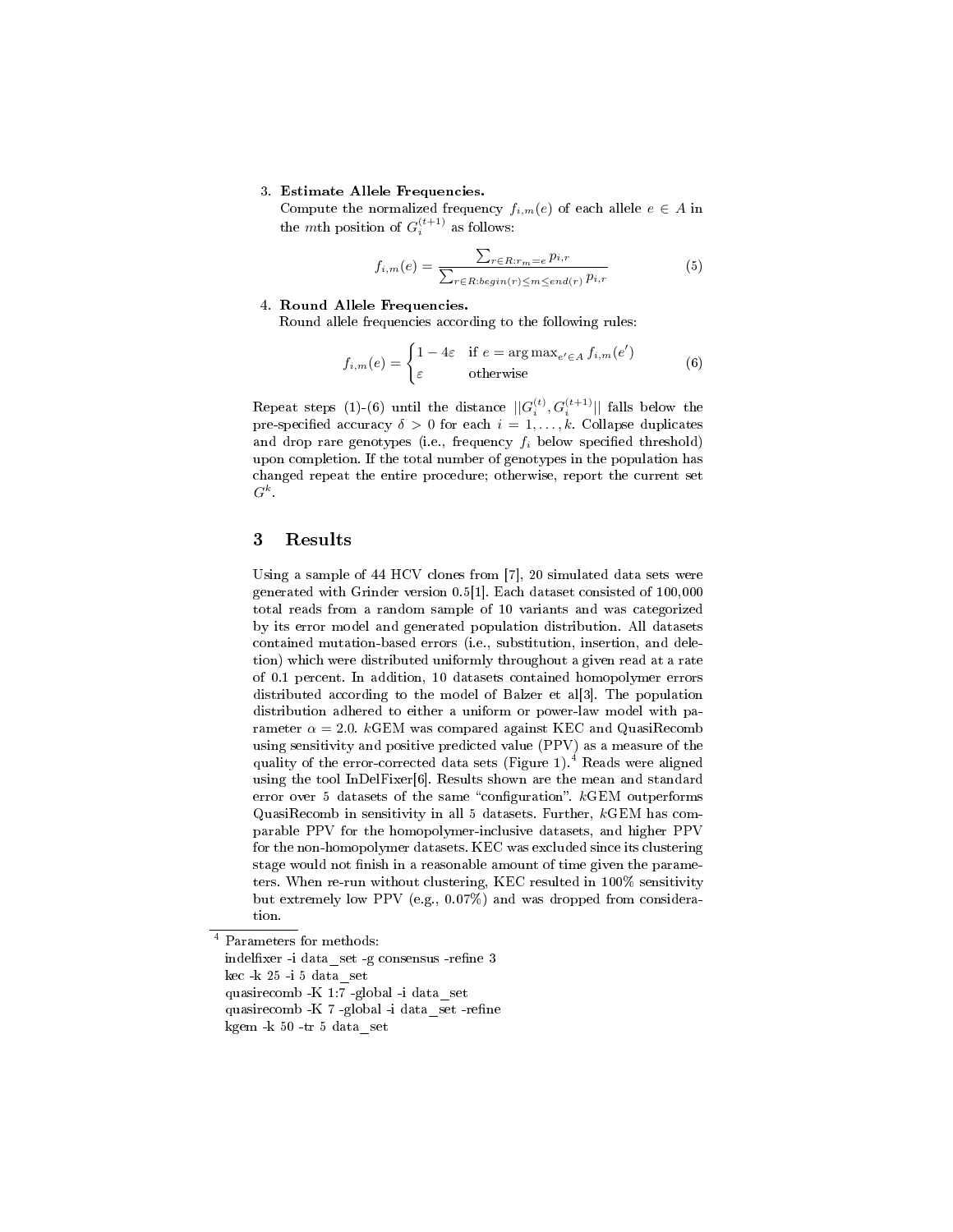

Fig. 1. Sensitivity and PPV for the results on simulated data sets

## 4 Conclusion

In this paper we propose a new expectation maximization-based method for error correction of amplicon NGS reads that performs reliably and quickly. We compared our method with existing analogs such as KEC and QuasiRecomb. Test results show kGEM is better in sensitivity and positive predicted value than QuasiRecomb. Possible future work could incorporate read quality scores.

## References

- 1. Florent E. Angly, Dana Willner, Forest Rohwer, Philip Hugenholtz, and Gene W. Tyson. Grinder: a versatile amplicon and shotgun sequence simulator. Nucleic Acids Research, 2012.
- 2. I. Astrovskaya, B. Tork, S. Mangul, K. Westbrooks, I.I. Mandoiu, P. Balfe, and A. Zelikovsky. Inferring viral quasispecies spectra from 454 pyrosequencing reads. BMC Bioinformatics, 12(Suppl 6):S1, 2011.